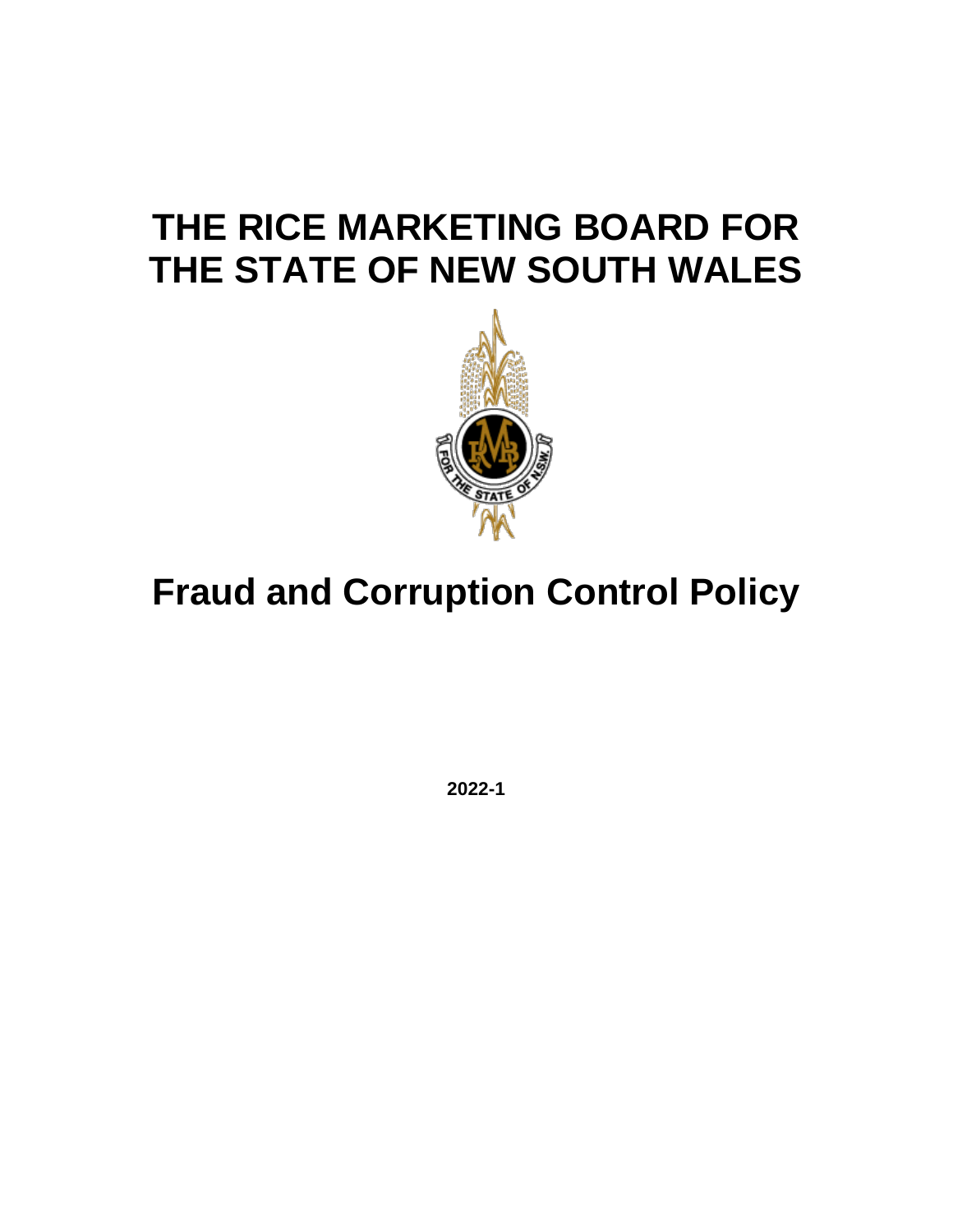## **THE RICE MARKETING BOARD FOR THE STATE OF NEW SOUTH WALES**

## **Fraud and Corruption Control Policy**

# **Policy**

The Rice Marketing Board for the State of New South Wales ("the Board") is committed to a culture of integrity characterised by ethical behaviour and decision making. The Board is committed to maintaining an organisation free from fraud, corrupt conduct and maladministration.

The Board will comply with all NSW government legislation regarding fraud and corruption and will report any suspected breaches to the appropriate authorities.

### **Scope**

This Policy applies to all employees, Board members and affiliates and applies to all activities and/or conduct which could constitute fraud, corrupt conduct and maladministration.

Conduct which does not fall within the scope of fraud, corrupt conduct and maladministration may amount to misconduct or serious misconduct. In this regard, this Policy must be read in conjunction with the Board's Codes of Conduct.

| Affiliates             | Consultants and contractors and any other person appointed or<br>engaged by the Board.                                                                                                                                                                                                                                                                                                                                                                                                                                                                      |
|------------------------|-------------------------------------------------------------------------------------------------------------------------------------------------------------------------------------------------------------------------------------------------------------------------------------------------------------------------------------------------------------------------------------------------------------------------------------------------------------------------------------------------------------------------------------------------------------|
| <b>Corrupt Conduct</b> | Deliberate or intentional wrongdoing, not negligence or a mistake.<br>(Independent Commission Against Corruption Act 1988 (NSW)).<br>Corrupt conduct is the dishonest exercise of official functions by a<br>public official. For example, the improper use of knowledge, power or<br>position for personal gain or the advantage of others; acting<br>dishonestly or unfairly, or breaching public trust; or a member of the<br>public influencing a public official to use their position in a way that is<br>dishonest, biased or breaches public trust. |
| Fraud                  | Dishonestly obtaining a benefit, or causing a loss, by deception or<br>other means (Commonwealth Attorney General's Department<br>"Resource Management Guide No.201").                                                                                                                                                                                                                                                                                                                                                                                      |
| Maladministration      | Conduct that involves action or inaction of a serious nature that is<br>unreasonable, unjust, oppressive or improperly discriminatory or<br>based wholly or partly on improper motives.                                                                                                                                                                                                                                                                                                                                                                     |

#### **Definitions**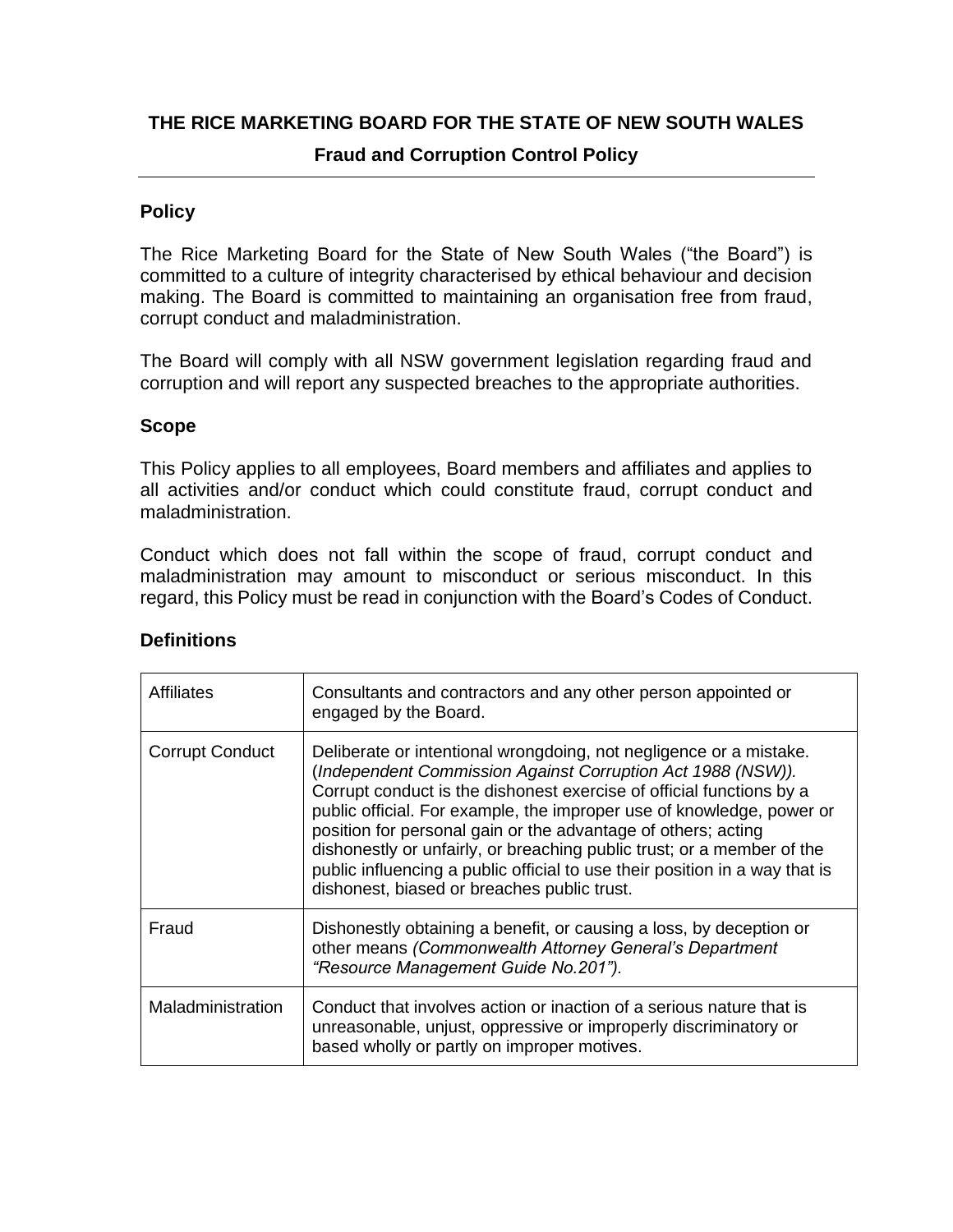# **Responsibilities**

Employees and Board Members must:

- Educate themselves on the requirements of all the Board's policies, and sign an annual declaration that they understand and comply with those policies;
- Comply with the Board's policies and procedures, particularly in relation to financial administration;
- Report any incident they become aware of (or reasonably believe) involves fraud, corrupt conduct and maladministration;
- Treat seriously all reports of alleged fraud, corrupt conduct or maladministration and ensure that such reports are referred to the Board Chair or Deputy Chair immediately;
- Report any conduct that they reasonably believe constitutes detrimental or reprisal action against a person who has made a report of wrongdoing; and
- Take action to prevent retribution against a person who has made a report of fraud, corrupt conduct or maladministration.

Board Members must:

- Maintain this policy to minimise the Board's exposure to fraud and corruption; and
- Perform regular risk assessments in relation to fraud and corruption on all aspects of the Board's operations.

# **Reporting**

All suspected breaches of this policy are to be referred to the Board Chair or Deputy Chair immediately. The matter must then be referred to the Governance Nominations and Remuneration Committee for confidential investigation and consideration. Investigations must be acted upon immediately, properly documented, subject to procedural fairness and must not be undertaken by personnel with a conflict of interest in the matter. The Committee will provide a recommendation to the Board which may include police involvement.

Disclosures concerning possible criminal offences must be referred to the NSW police. Disclosures concerning corrupt conduct must be made to the Independent Commission Against Corruption (ICAC). For conduct to be corrupt under the *Independent Commission Against Corruption Act 1988* it has to be serious enough to involve a criminal offence, a disciplinary offence or be grounds for dismissal. A report must be made to ICAC as soon as there is a reasonable suspicion that corrupt conduct may have occurred or be occurring. Matters must be reported to ICAC regardless of any duty of secrecy or other restriction on disclosure. It is important that reports to ICAC be made without advising the person(s) to whom the report relates and without publicity. Disclosures concerning maladministration should be made to the NSW Ombudsman.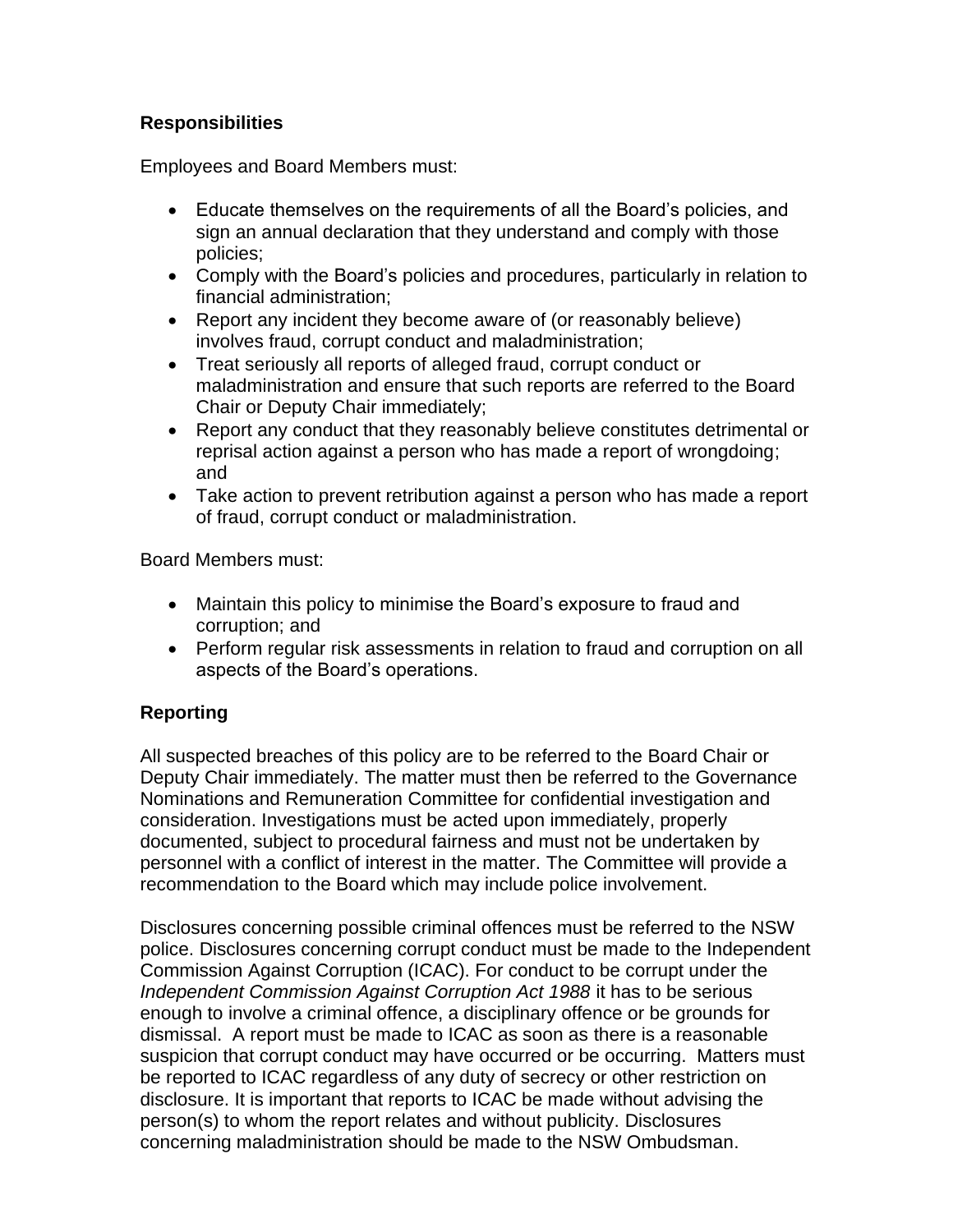#### **Consequences**

An employee, Board Member or affiliate may be dismissed where they are found to have committed a serious breach of policy or a criminal offence.

### **Further information**

For further information concerning the Board's Fraud and Corruption Policy, or to report suspected fraud or corruption, please contact:

### The Secretary The Rice Marketing Board for the State of New South Wales PO Box 151 LEETON NSW 2705 Telephone: (02 6953 3200 E-mail: secretary@rmbnsw.org.au

#### **Document Approval and Control**

| Version<br>a. |                                          |
|---------------|------------------------------------------|
| Reference     | <b>Details</b>                           |
| File Name     | Fraud and Corruption                     |
| File location | <b>RMB</b> Policies/Fraud and Corruption |
| Version       | $2022 - 1$                               |
| <b>Status</b> | Final                                    |

#### b. Revision History

| Version    | <b>Revision Date</b> | <b>Summary of Change</b>                                                                            | Author                                 |
|------------|----------------------|-----------------------------------------------------------------------------------------------------|----------------------------------------|
| $2020-1$   | 8/5/2020             | Creation                                                                                            | R Kay/C Chiswell                       |
| $2020-1$   | 3/6/2020             | Add education and awareness to<br>Board and employee responsibilities;<br>add flow chart appendix 2 | Audit and Risk<br>Committee/C Chiswell |
| $2022 - 1$ | 12/5/2022            | Minor amendments                                                                                    | C Chiswell                             |

#### c. Document Approval

| <b>Board/Committee Approval</b> | Date      |
|---------------------------------|-----------|
| <b>Audit and Risk Committee</b> | 15/5/2020 |
| Board                           | 10/6/2020 |
| <b>Audit and Risk Committee</b> | 26/5/2022 |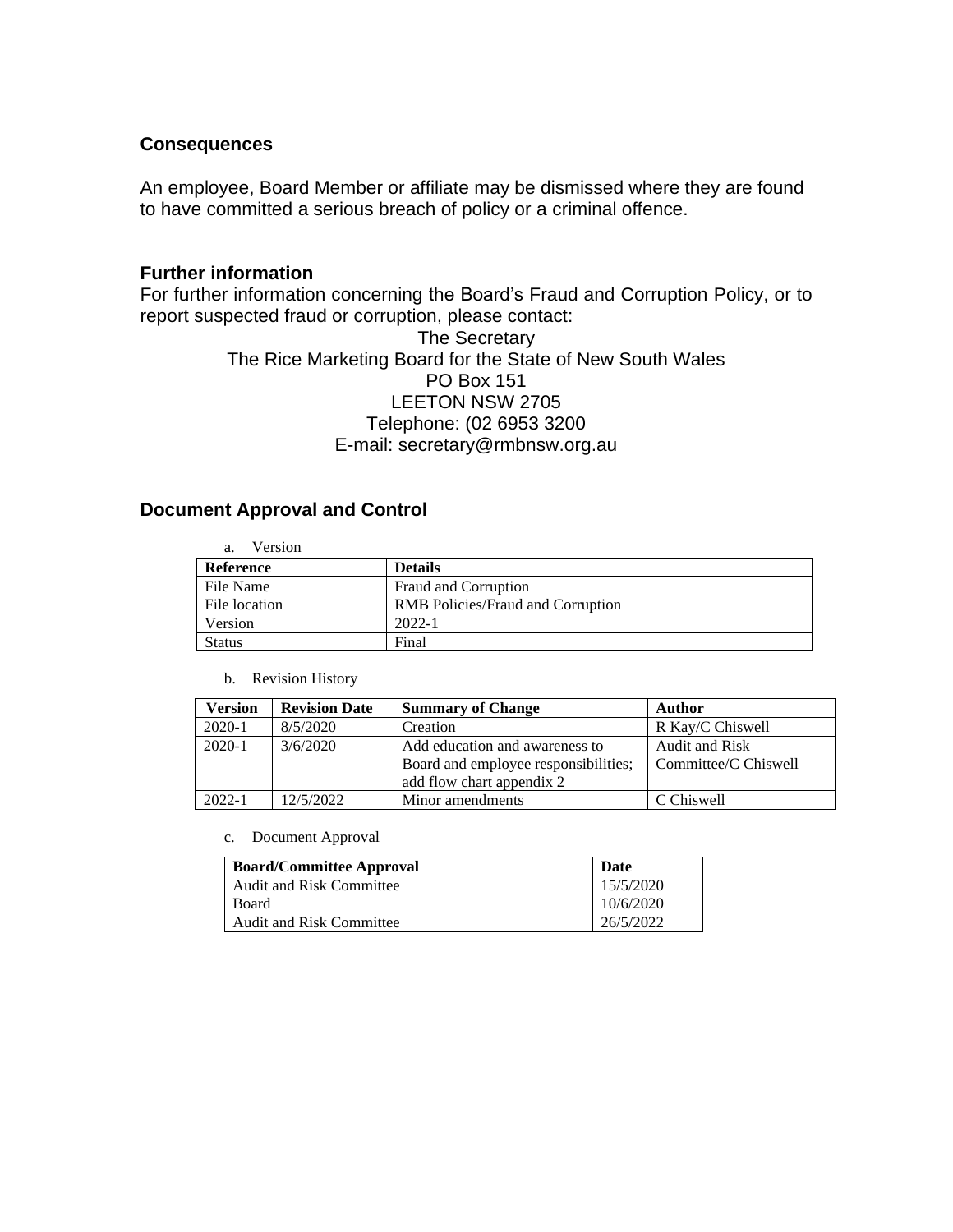# **Appendix 1: Possible Areas of Potential Fraud and Corruption**

Some examples of conduct which could constitute fraud, corrupt conduct and maladministration are included below. This is not an exhaustive list and examples are not mutually exclusive to a particular area.

| Area                             | <b>Example</b>                                                                                           |
|----------------------------------|----------------------------------------------------------------------------------------------------------|
| General                          | • Accepting bribes for personal gain                                                                     |
| Misuse of Board assets           | • Use of Board funds or resources for personal use                                                       |
|                                  | • Unauthorised sale of Board assets for personal gain                                                    |
| <b>Travel</b>                    | • Luxurious, indulgent or excessive expenditure                                                          |
|                                  | • Inflated and/or forged expense claims                                                                  |
| IT assets and security           | • Unauthorised or unlawful destruction or alteration of data                                             |
|                                  | • Sharing of usernames and passwords                                                                     |
| Regulatory compliance            | • Providing false or misleading information                                                              |
|                                  | • Failing to provide information where there is a legal obligation to do so                              |
| Personnel records /              | • Use or disclosure of personal information for an improper purpose                                      |
| confidential information /       | • Unauthorised or unlawful alteration of personal information                                            |
| privacy                          |                                                                                                          |
|                                  | • Payments to phantom employees                                                                          |
| Payroll                          |                                                                                                          |
| <b>Contract or affiliates</b>    | • Accepting bribes/kickbacks from suppliers or external stakeholders                                     |
| management                       | . Negligent or deliberate mis-management of contracts which may include non-                             |
|                                  | compliance with contract schedules or rates, misrepresentation of dates,                                 |
|                                  | description of services or identities of contract providers                                              |
|                                  | • Incorrect charging for labour and material, misuse of assets or product                                |
|                                  | substitution (substituting a product for one of lesser quality)                                          |
| <b>Gifts and Benefits Policy</b> | • Accepting or conferring gifts and benefits contrary to the Board's Gifts and<br><b>Benefits Policy</b> |
|                                  |                                                                                                          |
| Cheques, credit cards,           | • Making or using forged or falsified documents or signatures                                            |
| <b>EFTPOS</b>                    |                                                                                                          |
|                                  |                                                                                                          |
| Purchases and accounts           | • Misapplying monies<br>• Entering into a commercial transaction where there is a conflict of interest   |
| payable                          | (without complying with the Conflict of Interest Policies)                                               |
|                                  | • Invoice and purchase order splitting to circumvent procedures or delegation                            |
|                                  | levels                                                                                                   |
|                                  | • False documentation in support of invoices                                                             |
|                                  | • Creation and payments made to ghost suppliers                                                          |
| Conflicts of interest            | • Failing to disclose an actual, perceived or potential conflict of interest contrary                    |
|                                  | to the Board's Conflict of Interest Policies                                                             |
|                                  | • Failing to actively manage a disclosed conflict of interest                                            |
|                                  | • Allowing a conflict of interest to undermine your independence                                         |
|                                  | • Receiving a personal benefit for assisting a person or entity to gain work or                          |
|                                  | business with the Board                                                                                  |
|                                  | • Appointing a person to a position due to personal relationships or motives                             |
|                                  | other than merit.                                                                                        |